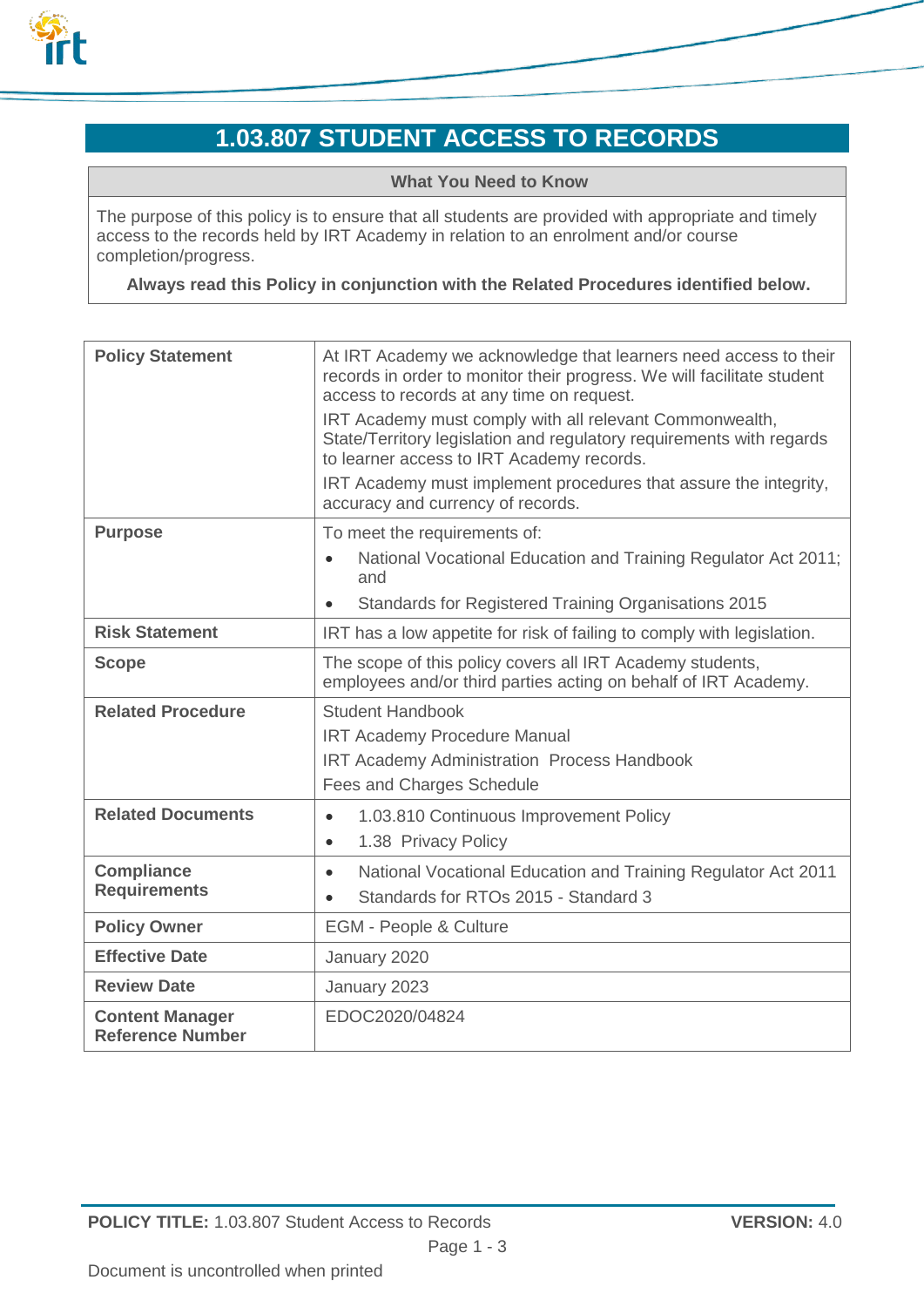

### **1 POLICY PRINCIPLES**

#### **1.1 Monitoring Student Progress**

Students are to be provided with regular feedback about their progress including gaps in performance and strategies that can be applied to improve the student's training experience.

The provision of student feedback will be facilitated between educators, students and employers (as appropriate) at regular intervals

The use of the Assessment Tool that applies to the unit of competency formalises this process.

#### **1.2 Requesting access to records**

Students are entitled to have access to their academic record on request. To facilitate this, students who request access to their records are to be provided with this access at the earliest opportunity by the RTO Administration team (or Operations and Compliance Manager as appropriate). They may view their record in the presence of a representative from IRT Academy.

The student file is not to be removed from the IRT Academy office. If the student requires copies of documents from their records, copies are to be provided.

Students must submit a written request detailing what records they would like access to (signed and dated), or if the request is over the phone the student must be identified by asking for their full name, address and date of birth.

Once the student has been identified IRT Academy can provide records, in any of the following forms:

An academic progress report can be generated via Axcelerate

A letter of current record of results and attendance record

Up to date copy of Training Plan (Trainees only) or Assessment Agreement and Progress Report

A copy of personal records generated from TRIM

The record remains the property of IRT Academy and is to be retained to comply with regulatory requirements. Requests by students to access records are to be dealt with quickly and in a friendly and professional manner.

#### **1.3 Student Access to Records**

Students may request access to their record of results or other personal records as stated above.